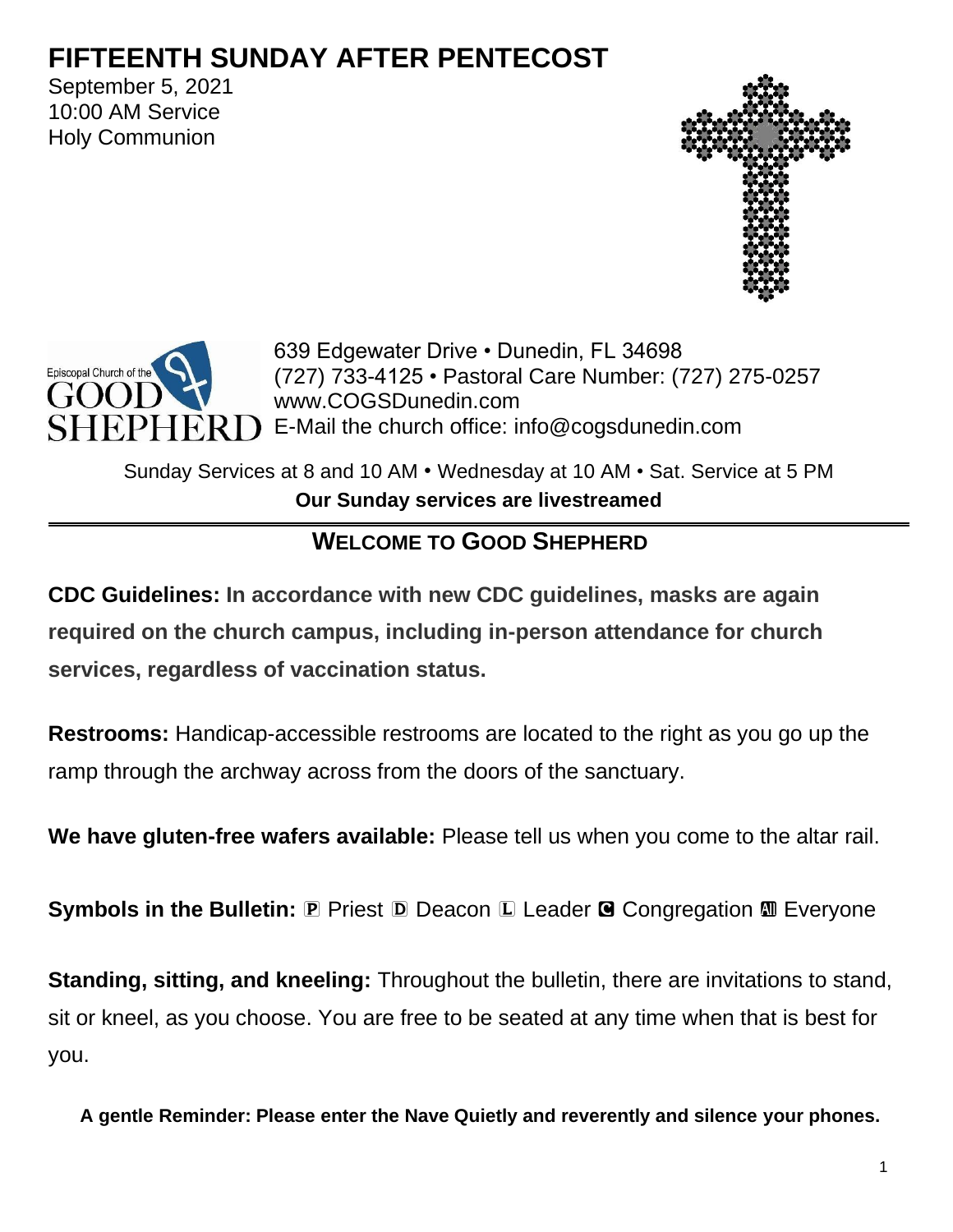#### **GATHERING FOR WORSHIP**

**PRELUDE** A Simple Song From Mass Leonard Bernstein

**WELCOME AND ANNOUNCEMENTS**

| THE GATHERING HYMN | Joyful, Joyful We Adore Thee | H. 376 vs 1,3 |
|--------------------|------------------------------|---------------|
|                    |                              |               |

C

*Joyful, joyful, we adore thee, God of glory, Lord of love; hearts unfold like flowers before thee, raising thee, their sun above. Melt the clouds of sin and sadness; drive the dark of doubt away; giver of immortal gladness, fill us with the light of day.*

*Thou art giving and forgiving, ever blessing, ever blest, wellspring of the joy of living, ocean depth of happy rest! Thou our Father, Christ our Brother: all who live in love are thine; teach us how to love each other, lift us to the joy divine.*

**THE OPENING ACCLAMATION**

P Blessed be God: Father, Son, and Holy Spirit.

C **And blessed be God's kingdom, now and for ever. Amen.**

**Collect for Purity**

a **Almighty God, unto whom all hearts are open, all desires known, and from whom no secrets are hid. Cleanse the thoughts of our hearts by the inspiration of thy Holy Spirit, that we may perfectly love thee, and worthily magnify thy holy Name; through Christ our Lord. Amen.**

**THE COLLECT OF THE DAY**

P The Lord be with you.

#### C **And also with you.**

**P** Let us pray... Grant us, O Lord, to trust in you with all our hearts; for, as you always resist the proud who confide in their own strength, so you never forsake those who make their boast of your mercy; through Jesus Christ our Lord, who lives and reigns with you and the Holy Spirit, one God, now and for ever.

C **Amen**.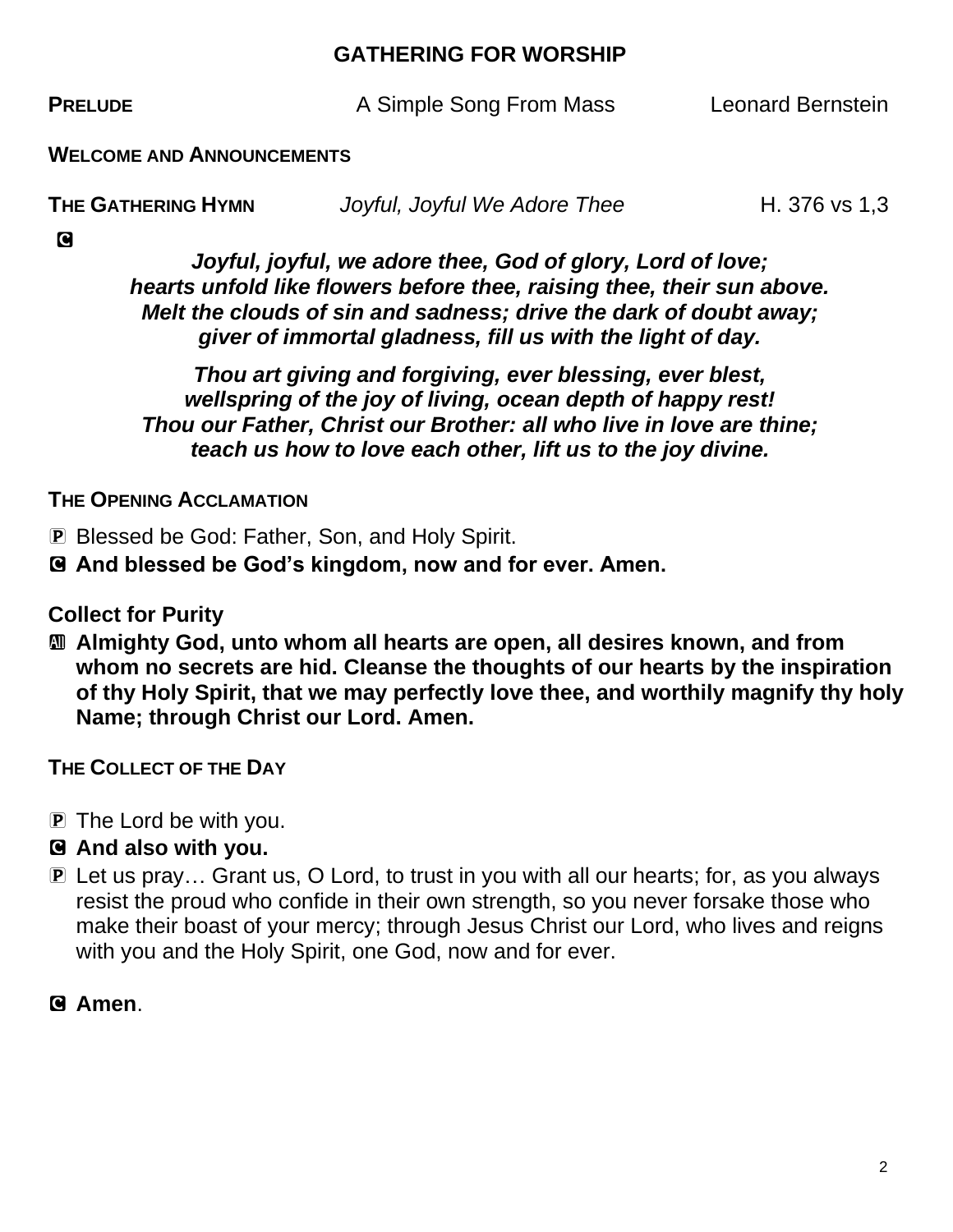# **THE WORD OF GOD**

**THE READINGS:** Proverbs 22:1-2, 8-9, 22-23, Psalm 125, James 2:1-10, [11-13], 14-17, Mark 7:24-37

### **The First Reading:**

L *The First Reading is taken from Proverbs chapter 22…*

<sup>L</sup> A good name is to be chosen rather than great riches, and favour is better than silver or gold. The rich and the poor have this in common: the LORD is the maker of them all. Whoever sows injustice will reap calamity, and the rod of anger will fail. Those who are generous are blessed, for they share their bread with the poor. Do not rob the poor because they are poor, or crush the afflicted at the gate; for the LORD pleads their cause and despoils of life those who despoil them.

The Word of the Lord.

<sup>C</sup> **Thanks be to God.**

**Metrical Psalm 125** *Tune: Rise Up Ye Saints of God* H. 551 vs 1-4

*Mount Zion's strength belongs To those who trust the Lord, For it cannot be moved but stands Steadfast for evermore.*

*Around Jerusalem The mountains stand secure; So does the Lord surround God's own, Both now and evermore.*

*The just are promised land Where evil cannot reign, For then the righteous might stretch out Their hands to wrong again.*

*Do good, Lord, to the good, To those whose hearts are pure; Abandon those of crooked ways; Make Israel's peace secure.*

## **The Second Reading**

L *The Second Reading is taken from James chapter 2…*

My brothers and sisters, do you with your acts of favoritism really believe in our glorious Lord Jesus Christ? For if a person with gold rings and in fine clothes comes into your assembly, and if a poor person in dirty clothes also comes in, and if you take notice of the one wearing the fine clothes and say, "Have a seat here, please," while to the one who is poor you say, "Stand there," or, "Sit at my feet," have you not made distinctions among yourselves, and become judges with evil thoughts? Listen, my beloved brothers and sisters. Has not God chosen the poor in the world to be rich in faith and to be heirs of the kingdom that he has promised to those who love him? But you have dishonored the poor. Is it not the rich who oppress you? Is it not they who drag you into court? Is it not they who blaspheme the excellent name that was invoked over you? You do well if you really fulfill the royal law according to the scripture, "You shall love your neighbor as yourself." But if you show partiality, you commit sin and are convicted by the law as transgressors. For whoever keeps the whole law but fails in one point has become accountable for all of it. [ For the one who said, "You shall not commit adultery," also said, "You shall not murder." Now if you do not commit adultery but if you murder, you have become a transgressor of the law.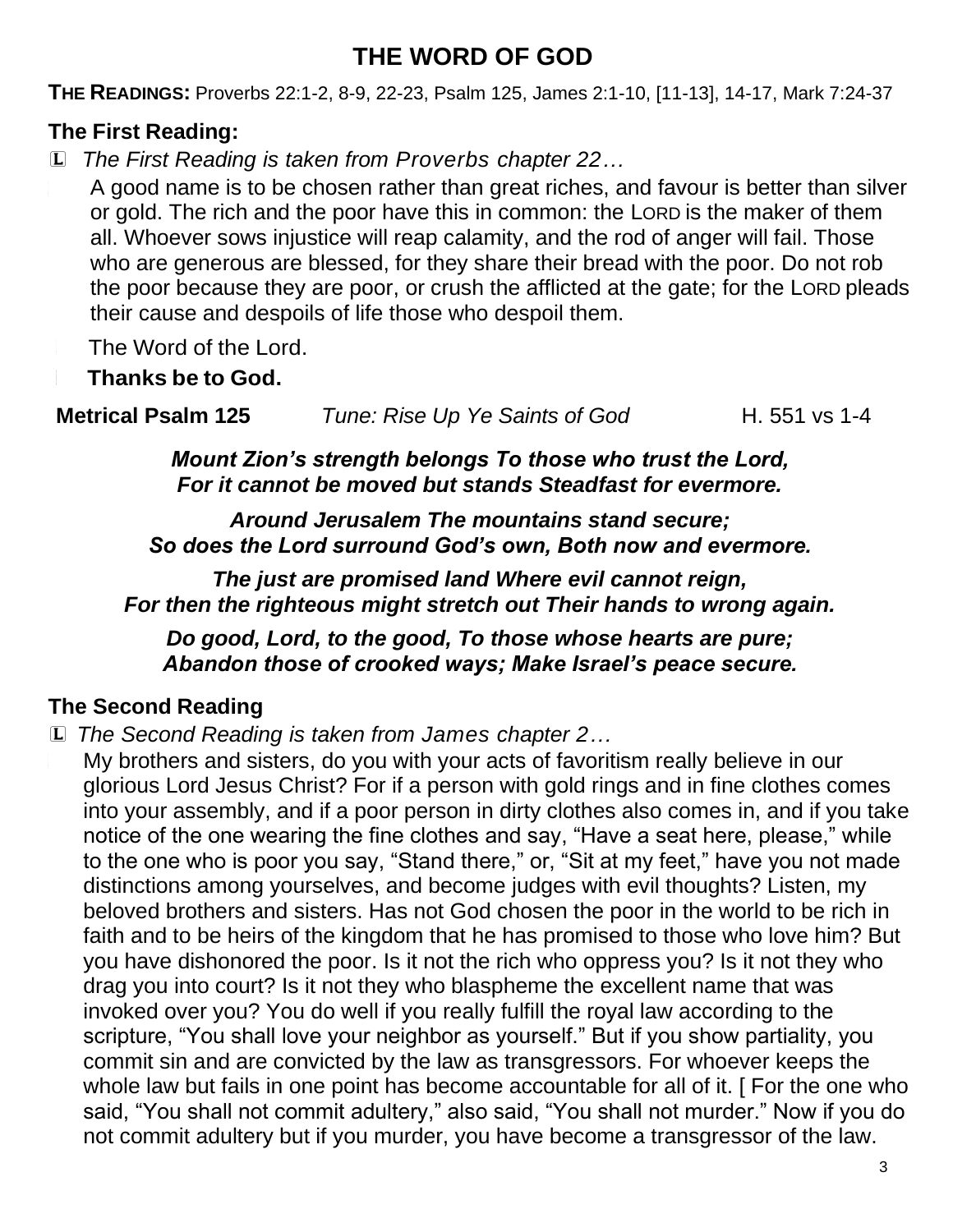So speak and so act as those who are to be judged by the law of liberty. For judgment will be without mercy to anyone who has shown no mercy; mercy triumphs over judgment.] What good is it, my brothers and sisters, if you say you have faith but do not have works? Can faith save you? If a brother or sister is naked and lacks daily food, and one of you says to them, "Go in peace; keep warm and eat your fill," and yet you do not supply their bodily needs, what is the good of that? So faith by itself, if it has no works, is dead.

The Word of the Lord.

<sup>C</sup> **Thanks be to God.**

## **The Gospel Acclamation**



## **THE GOSPEL**

D *The Holy Gospel of our Lord Jesus Christ according to Mark.*

## C **Glory to you, Lord Christ.**

D Jesus set out and went away to the region of Tyre. He entered a house and did not want anyone to know he was there. Yet he could not escape notice, but a woman whose little daughter had an unclean spirit immediately heard about him, and she came and bowed down at his feet. Now the woman was a Gentile, of Syrophoenician origin. She begged him to cast the demon out of her daughter. He said to her, "Let the children be fed first, for it is not fair to take the children's food and throw it to the dogs." But she answered him, "Sir, even the dogs under the table eat the children's crumbs." Then he said to her, "For saying that, you may go—the demon has left your daughter." So she went home, found the child lying on the bed, and the demon gone. Then he returned from the region of Tyre, and went by way of Sidon towards the Sea of Galilee, in the region of the Decapolis. They brought to him a deaf man who had an impediment in his speech; and they begged him to lay his hand on him. He took him aside in private, away from the crowd, and put his fingers into his ears, and he spat and touched his tongue. Then looking up to heaven, he sighed and said to him,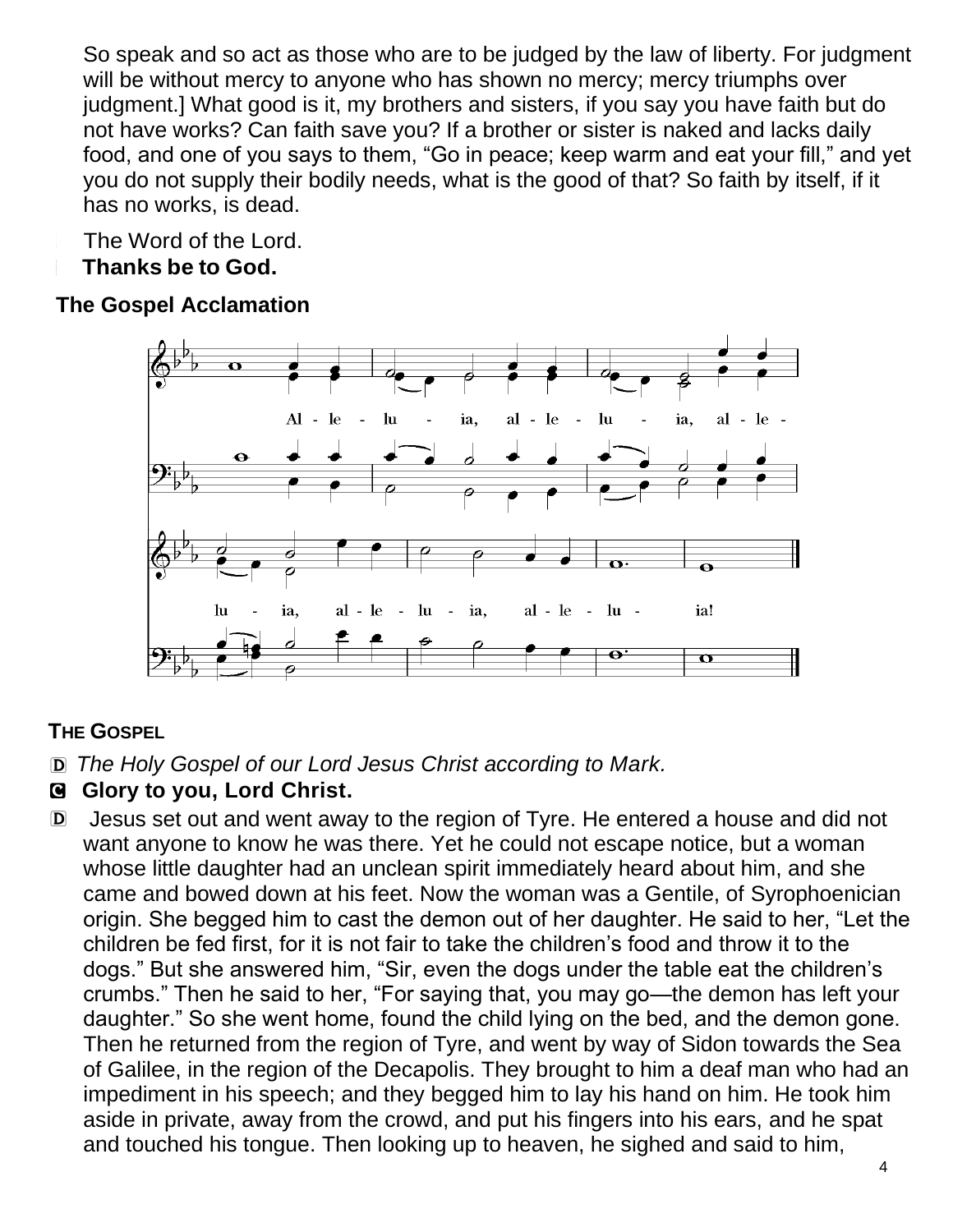"Ephphatha," that is, "Be opened." And immediately his ears were opened, his tongue was released, and he spoke plainly. Then Jesus ordered them to tell no one; but the more he ordered them, the more zealously they proclaimed it. They were astounded beyond measure, saying, "He has done everything well; he even makes the deaf to hear and the mute to speak."

The Gospel of the Lord.

C **Praise to you, Lord Christ.**

**SERMON** The Rev. Whitney Burton

#### **THE NICENE CREED**

C **We believe in one God, the Father, the Almighty, maker of heaven and earth, of all that is, seen and unseen.**

**We believe in one Lord, Jesus Christ, the only Son of God, eternally begotten of the Father, God from God, Light from Light, true God from true God, begotten, not made, of one Being with the Father. Through him all things were made. For us and for our salvation he came down from heaven: by the power of the Holy Spirit he became incarnate from the Virgin Mary, and was made man. For our sake he was crucified under Pontius Pilate; he suffered death and was buried. On the third day he rose again in accordance with the Scriptures; he ascended into heaven and is seated at the right hand of the Father. He will come again in glory to judge the living and the dead, and his kingdom will have no end.**

**We believe in the Holy Spirit, the Lord, the giver of life, who proceeds from the Father and the Son. With the Father and the Son he is worshiped and glorified. He has spoken through the Prophets. We believe in one holy catholic and apostolic Church. We acknowledge one baptism for the forgiveness of sins. We look for the resurrection of the dead, and the life of the world to come. Amen.**

#### **THE PRAYERS OF THE PEOPLE**

- D Heavenly Father, you have promised to hear when we pray in the name of your Son. Therefore, in confidence and trust we pray for the Church.
- L Father, enliven the Church for its mission,

#### C **that we may be salt of the earth and light to the world.**

Breathe fresh life into your people.

#### C **Give us power to reveal Christ in word and action.**

We pray for the world: we pray for our elected leaders, and implore that you will lead us and every nation into the ways of justice and peace. God of truth, inspire with your wisdom those whose decisions affect the lives of others

#### C **that all may act with integrity and courage.**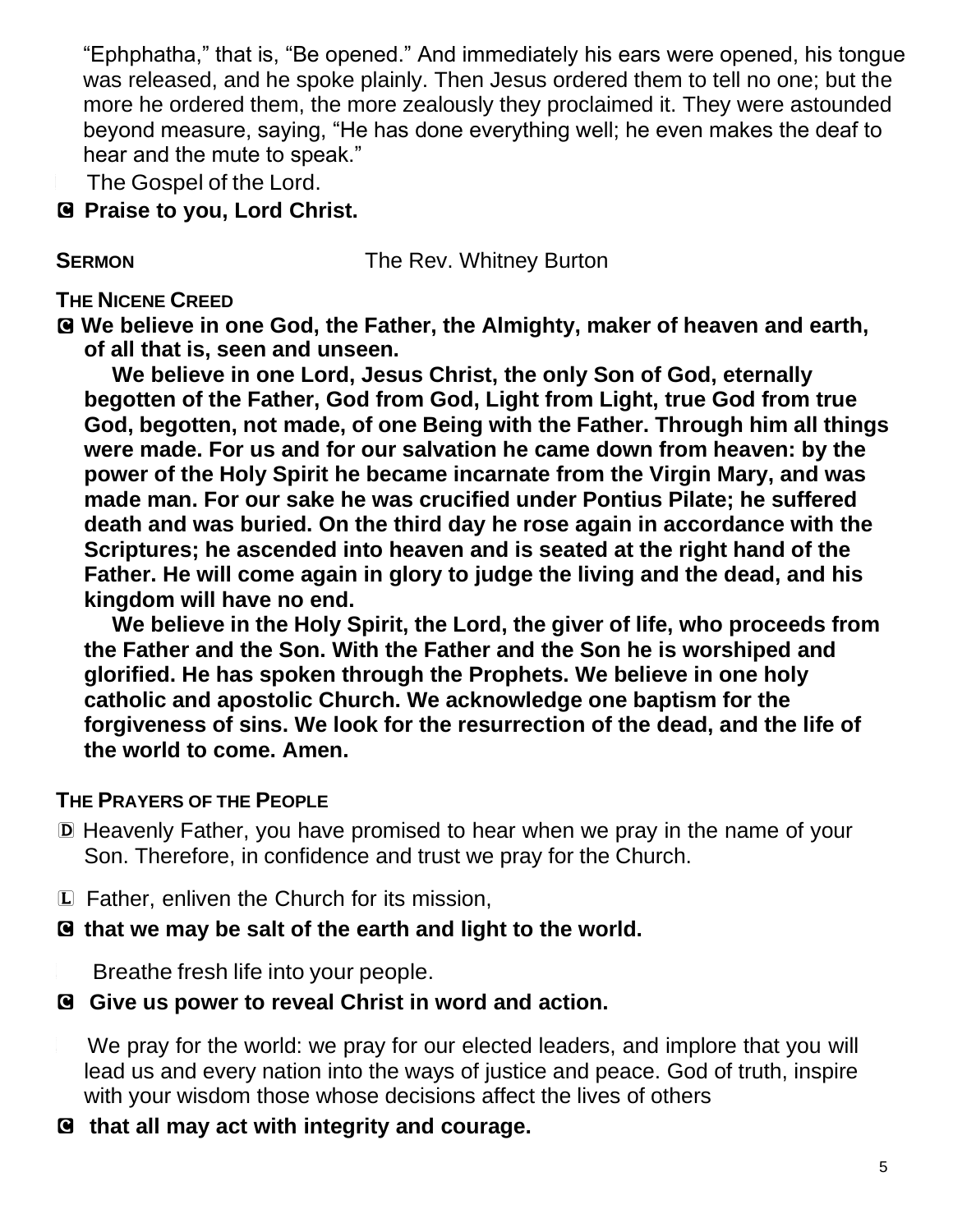Give grace to all whose lives are linked with ours.

### C **May we serve Christ in one another, and love as he loves us.**

<sup>L</sup> We pray for the community, and for those in need. especially . . . [*add names from notebook*] and those we now namealoud or in our hearts [*leave time* God of hope, comfort and restore all who suffer in body, mind or spirit, and make us willing agents of your compassion.

#### C **Strengthen us as we share in making people whole, that all may know the power of your healing love.**

We give you thanks for all the blessings of this life, especially the flowers given today to the Glory of God and for the birthdays this week for Shirley Verbal, Brad Guerrie, Ted Dorner and the anniversaries of John & Sheila Scott*.* Awaken in us a sense of wonder for the earth and all that is in it.

#### C **Teach us to care creatively for its resources.**

<sup>L</sup> We remember those who have died and those who mourn (especially . . . [*add names from notebook*]). We remember with thanksgiving those near to us whose absence still leaves a hole in our hearts; I invite you to say their names, silently or aloud [*leave time .......................*]. We pray for all who have died in the faith of Christ, and those whose faith is known to you alone.

#### C **Father, into your hands we commend them.**

- L Lord, you have called us to serve you. We pray for ourselves and our ministries.
- C **Grant that we may walk in your presence: your love in our hearts, your truth in our minds, your strength in our wills, until, at the end of our journey, we know the joy of our homecoming and the welcome of your embrace, through Jesus Christ our Lord.**

*(The Celebrant adds a concluding collect.)* 

#### **CONFESSION & ABSOLUTION:**

- D Let us confess our sins against God and our neighbor. *(Silence is kept.)*
- C **Most merciful God, we confess that we have sinned against you in thought, word, and deed, by what we have done, and by what we have left undone. We have not loved you with our whole heart; we have not loved our neighbors as ourselves. We are truly sorry and we humbly repent. For the sake of your Son Jesus Christ, have mercy on us and forgive us; that we may delight in your will, and walk in your ways, to the glory of your Name. Amen.**
- P Almighty God have mercy on you, forgive you all your sins through our Lord Jesus Christ, strengthen you in all goodness, and by the power of the Holy Spirit keep you in eternal life.
	- <sup>C</sup> **Amen**.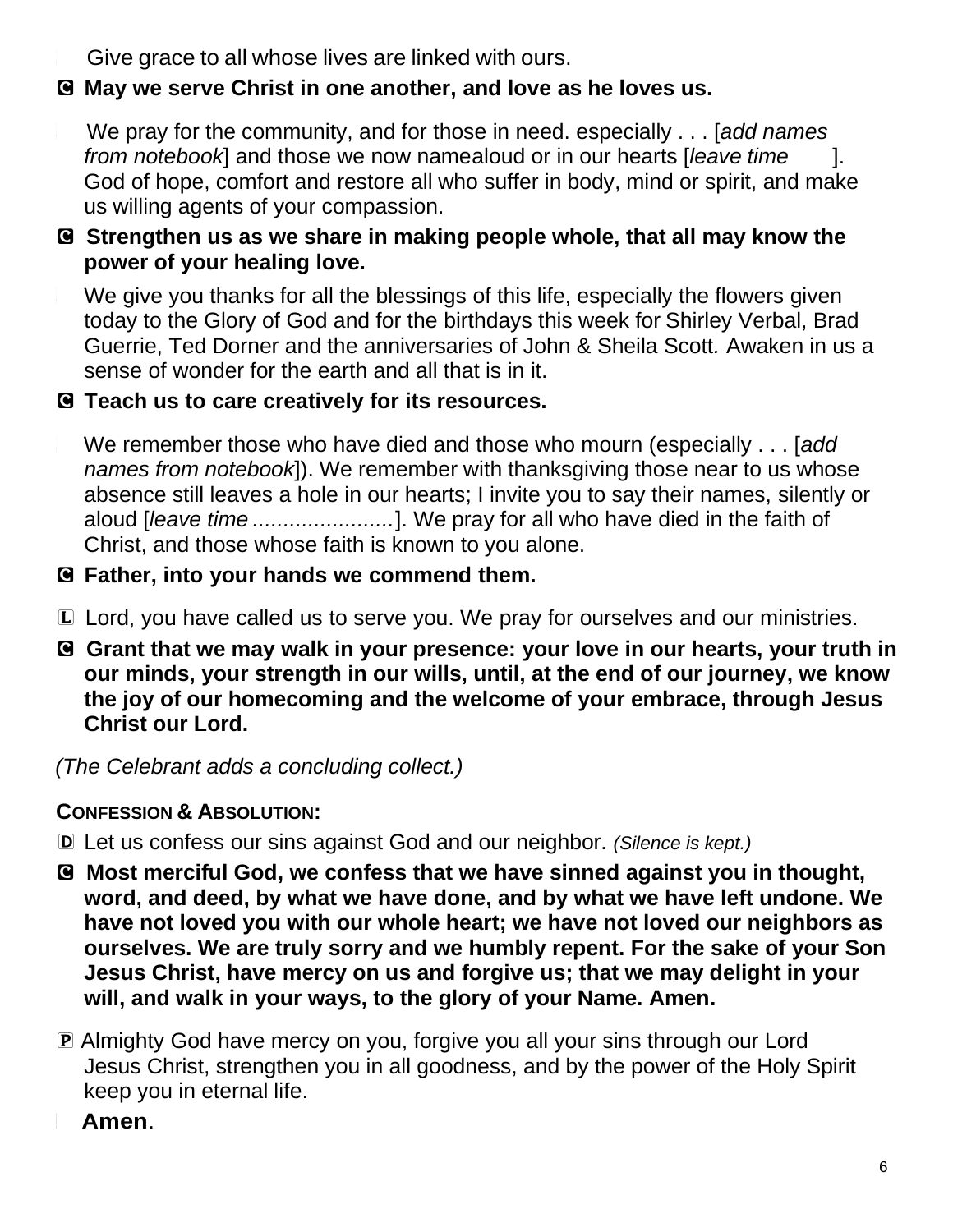#### **THE GREETING OF PEACE**

P The peace of the Lord be always with you.

C **And also with you.** (*All may greet one another in the name of the Lord.*)

### **THE HOLY COMMUNION**

**THE OFFERTORY SENTENCE**

**THE OFFERTORY** *Let All Things Now Living* Welsh Folk Tune

Julian Guini, soloist

#### **THE PRESENTATION**

D We gladly present the fruits of our lives to the God who creates us, redeems us and sustains us. May we have the grace to use them to heal God's world.

**THE PRESENTATION HYMN** *Take My Life*

#### *Take my life and let it be consecrated, Lord, to thee; take my moments and my days; let them flow in ceaseless praise; let them flow in ceaseless praise.*

#### *Take my silver and my gold; not a mite would I withhold; take my intellect and use every power as thou shalt choose, every power as thou shalt choose.*

**THE GREAT THANKSGIVING:** Eucharistic Prayer A

- $\mathbf{P}$  The Lord be with you.
- C **And also with you.**
- P Lift up your hearts.
- C **We lift them to the Lord.**
- P Let us give thanks to the Lord our God.
- C **It is right to give him thanks and praise.**
- P It is right, and a good and joyful thing, always and everywhere to give thanks to you, Father Almighty, Creator of heaven and earth. For you are the source of light and life, you made us in your image, and called us to new life in Jesus Christ our Lord. Therefore, we praise you, joining our voices with Angels and Archangels and with all the company of heaven, who for ever sing this hymn to proclaim the glory of your Name:
- A **Holy, holy, holy Lord, God of power and might, Holy, holy, holy Lord, God of power and might, heaven and earth are full, full of your glory. Hosanna in the highest. Hosanna in the highest. Blessed is he who comes in the name of the Lord. Hosanna in the highest. Hosanna in the highest.**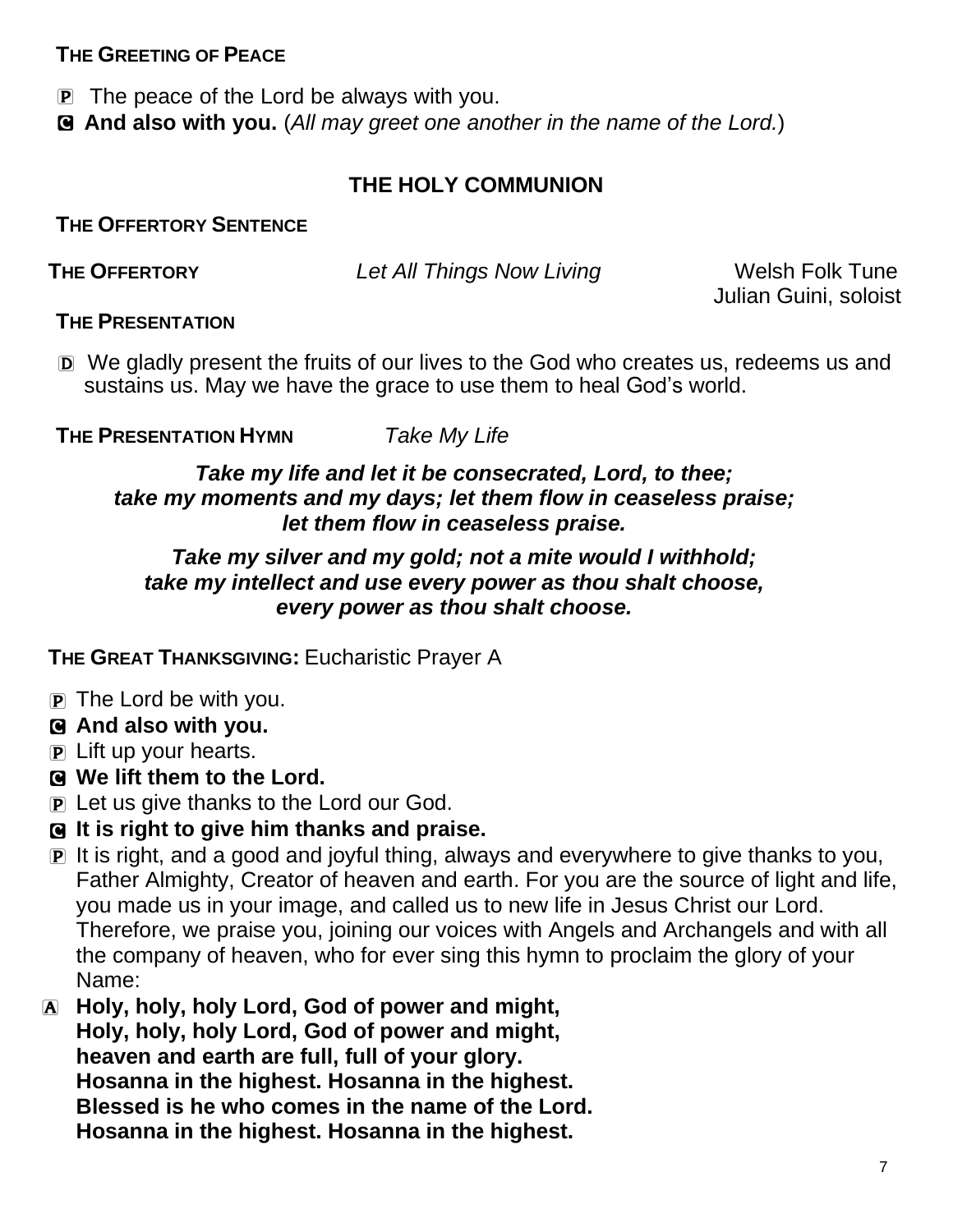*[Please stand or kneel, as you choose.]*

P Holy and gracious Father: In your infinite love you made us for yourself, and, when we had fallen into sin and become subject to evil and death, you, in your mercy, sent Jesus Christ, your only and eternal Son, to share our human nature, to live and die as one of us, to reconcile us to you, the God and Father of all.

He stretched out his arms upon the cross, and offered himself, in obedience to your will, a perfect sacrifice for the whole world.

On the night he was handed over to suffering and death, our Lord Jesus Christ took bread; and when he had given thanks to you, he broke it, and gave it to his disciples, and said, "Take, eat: This is my Body, which is given for you. Do this for the remembrance of me."

P After supper he took the cup of wine; and when he had given thanks, he gave it to them, and said, "Drink this, all of you: This is my Blood of the new Covenant, which is shed for you and for many for the forgiveness of sins. Whenever you drink it, do this for the remembrance of me." Therefore we proclaim the mystery of faith:

#### C **Christ has died. Christ is risen. Christ will come again.**

- P We celebrate the memorial of our redemption, O Father, in this sacrifice of praise and thanksgiving. Recalling his death, resurrection, and ascension, we offer you these gifts.
- P Sanctify them by your Holy Spirit to be for your people the Body and Blood of your Son, the holy food and drink of new and unending life in him. Sanctify us also that we may faithfully receive this holy Sacrament, and serve you in unity, constancy, and peace; and at the last day bring us with all your saints into the joy of your eternal kingdom.

All this we ask through your Son Jesus Christ: By him, and with him, and in him, in the unity of the Holy Spirit all honor and glory is yours, Almighty Father, now and for ever.

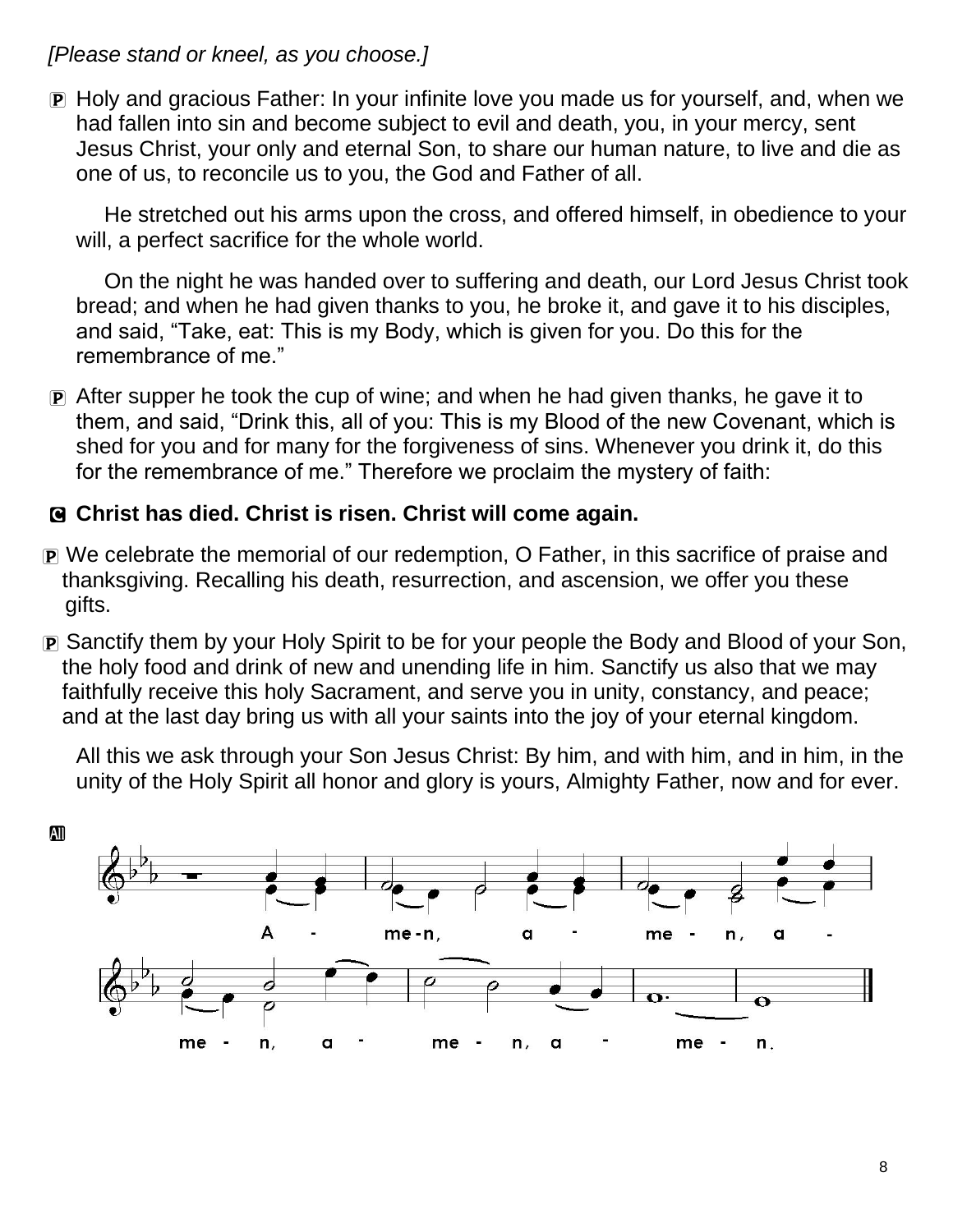#### **THE LORD'S PRAYER**

P And now as our Savior Christ has taught us, we are bold to say,

<sup>a</sup> **Our Father, who art in heaven, hallowed be thy Name, thy kingdom come, thy will be done, on earth as it is in heaven. Give us this day our daily bread. And forgive us our trespasses, as we forgive those who trespass against us. And lead us not into temptation, but deliver us from evil. For thine is the kingdom, and the power, and the glory, for ever and ever. Amen.**

#### **THE BREAKING OF THE BREAD**

P Alleluia! Christ our Passover is sacrificed for us;

#### C **Therefore let us keep the feast. Alleluia!**

**P** The Gifts of God for the People of God.

**COMMUNION** *Bagatelle on "Jesus Loves Me"* John Barr

*[Please remain seated.]*

**THE CHANT** *Eat this Bread, Drink this Cup*

#### *Eat this bread, drink this cup, come to me and never be hungry. Eat this bread, drink this cup, trust in me and you will not thirst.*

#### **THE PRAYER AFTER COMMUNION**

- Let us pray...
- C **Almighty and everliving God, we thank you for feeding us with the spiritual food of the most precious Body and Blood of your Son our Savior Jesus Christ; and for assuring us in these holy mysteries that we are living members of the Body of your Son, and heirs of your eternal kingdom. And now, Father, send us out to do the work you have given us to do, to love and serve you as faithful witnesses of Christ our Lord. To him, to you, and to the Holy Spirit, be honor and glory, now and for ever. Amen.**

**THE BLESSING**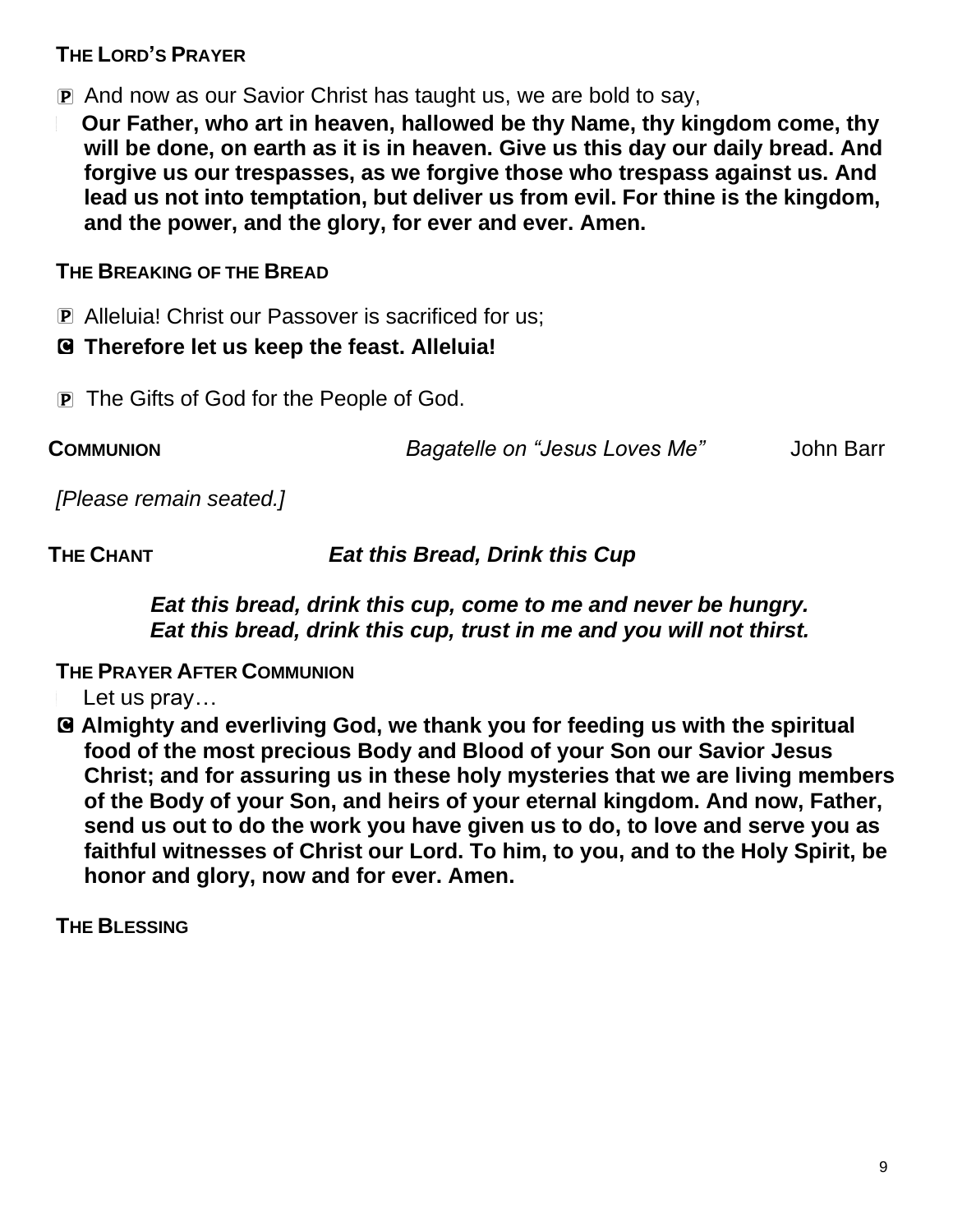**THE SENDING HYMN** *Rejoice, the Lord is King!*

*Rejoice, the Lord is King! Your Lord and King adore! Rejoice, give thanks, and sing, and triumph evermore. Lift up your heart; lift up your voice! Rejoice, again I say, rejoice!*

*His kingdom cannot fail; he rules o'er earth and heaven; the keys of death and hell are to our Jesus given. Lift up your heart; lift up your voice! Rejoice, again I say, rejoice!*

*Rejoice in glorious hope! For Christ, the Judge, shall come and gather all the saints to their eternal home. Lift up your heart; lift up your voice! Rejoice, again I say, rejoice!*

**THE DISMISSAL**

- **P** Go in peace to love and serve the Lord!
- C **Thanks be to God!**

**THE POSTLUDE** *Allegro Vivace in F* **P. Branchina**